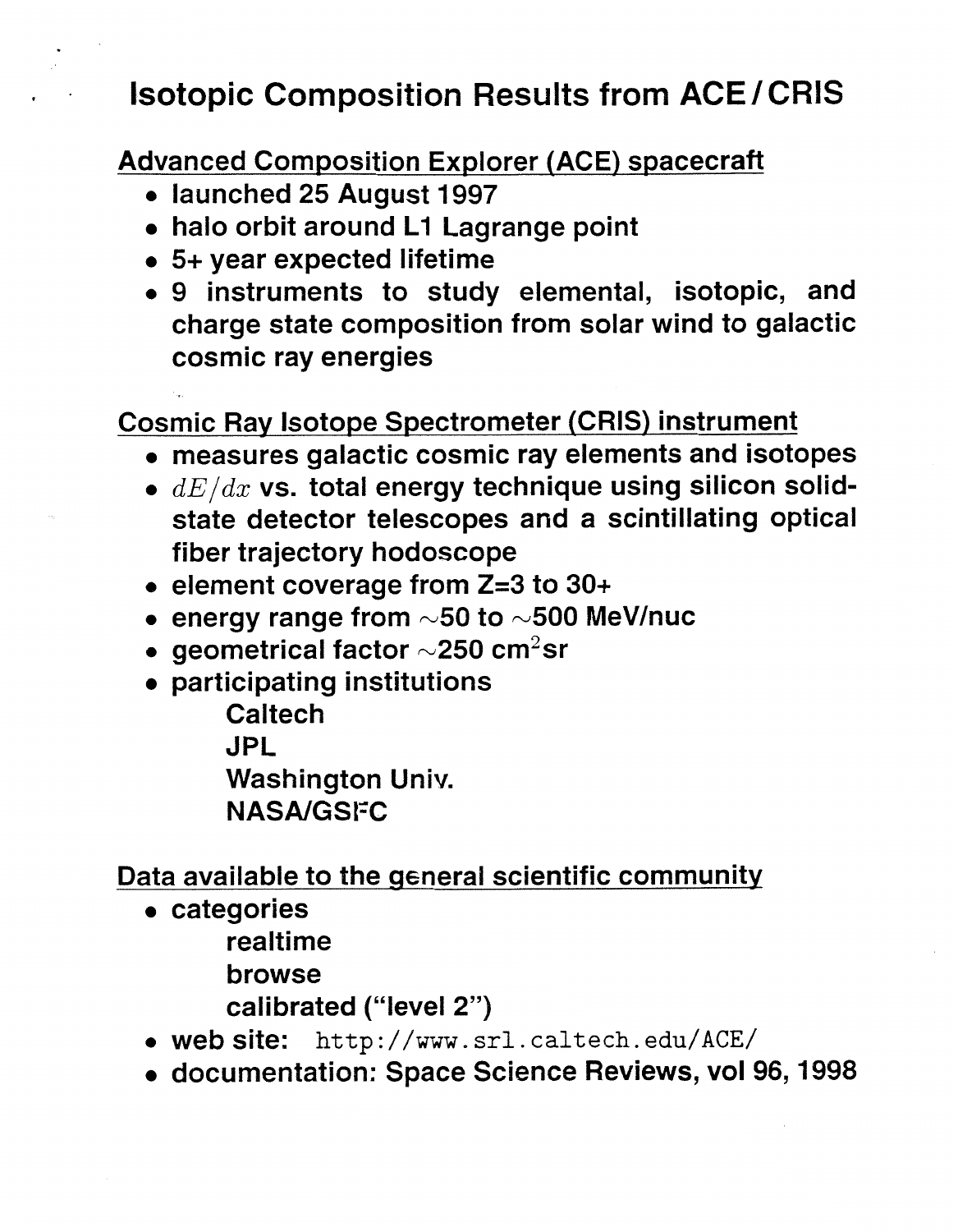### **CRIS Results Discussed at this Conference**

- $\frac{1}{2}$ . *OG* **1.1.01 Source isotopic composition of iron, cobalt, and nickel** 
	- *0 OG* **1.1.02 Elemental composition and energy spectra of galactic cosmic rays**
- *OG* **1.1.03** & *OG* **1.1.06 Cosmic ray confinement time from beta-decay secondaries**
- $\star$ . *OG* **1.1.04**  Ultraheavy elements and isotopes (29  $<$   $Z$   $<$  34)
- $\mathcal{K}$ *OG* **1.1.05**

**Energy dependence of electron capture decay secondaries** 

### $\frac{1}{2}$  **c** OG 1.1.13

**Time between nucleosynthesis and acceleration based on rimary electron capture nuclides** 

**SH 4.2.06** 

**Short-term time variations of galactic cosmic ray intensities** 

*<sup>0</sup>***SH 4.2.09** 

**Radial gradients of galactic and anomalous COSmic ray intensities** 

*e* **SH 4.3.1 1** 

**Solar minimum spectra of anomalous cosmic rays**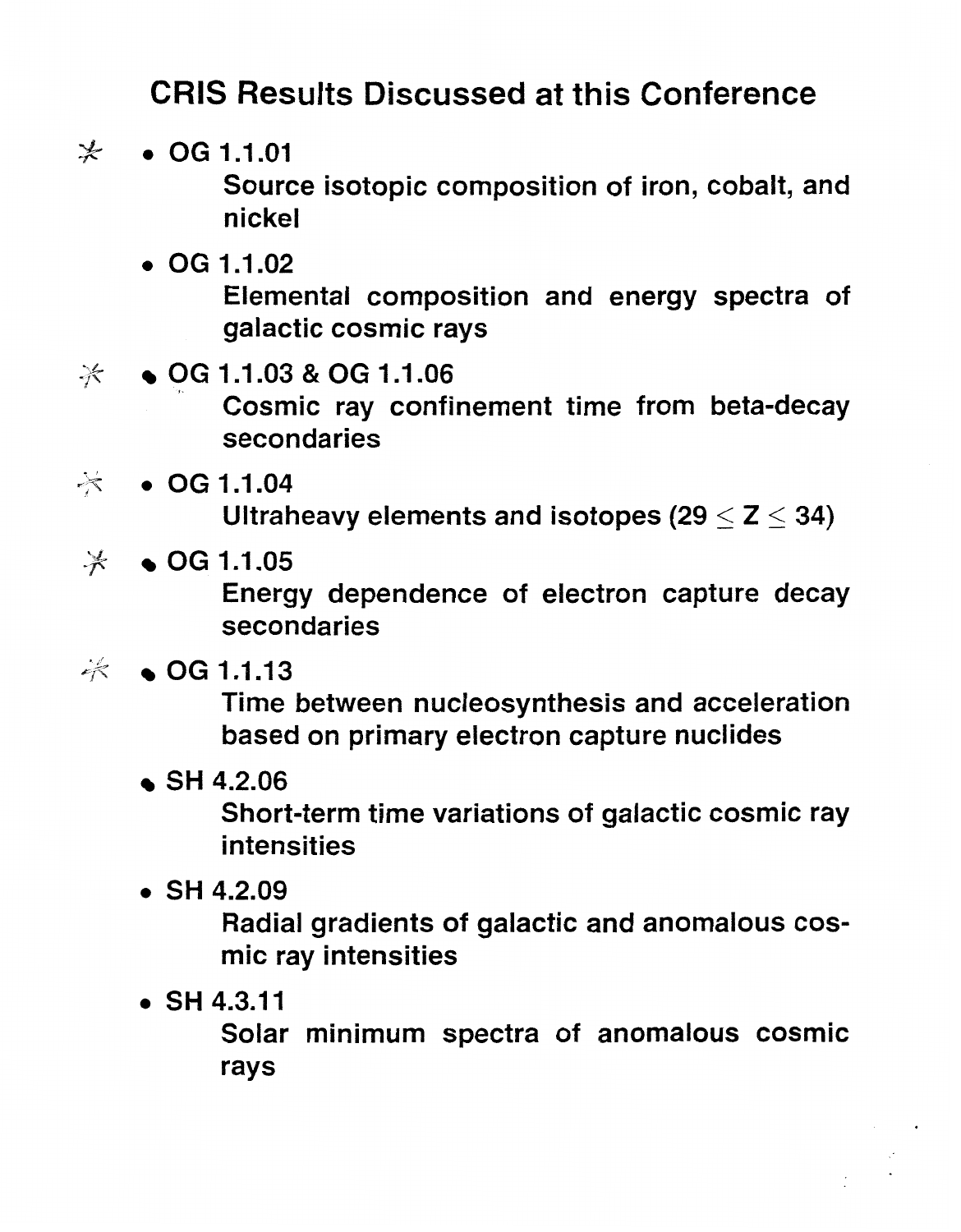

ACE Cosmic Ray Isotope Spectrometer

August 1997 - December 1998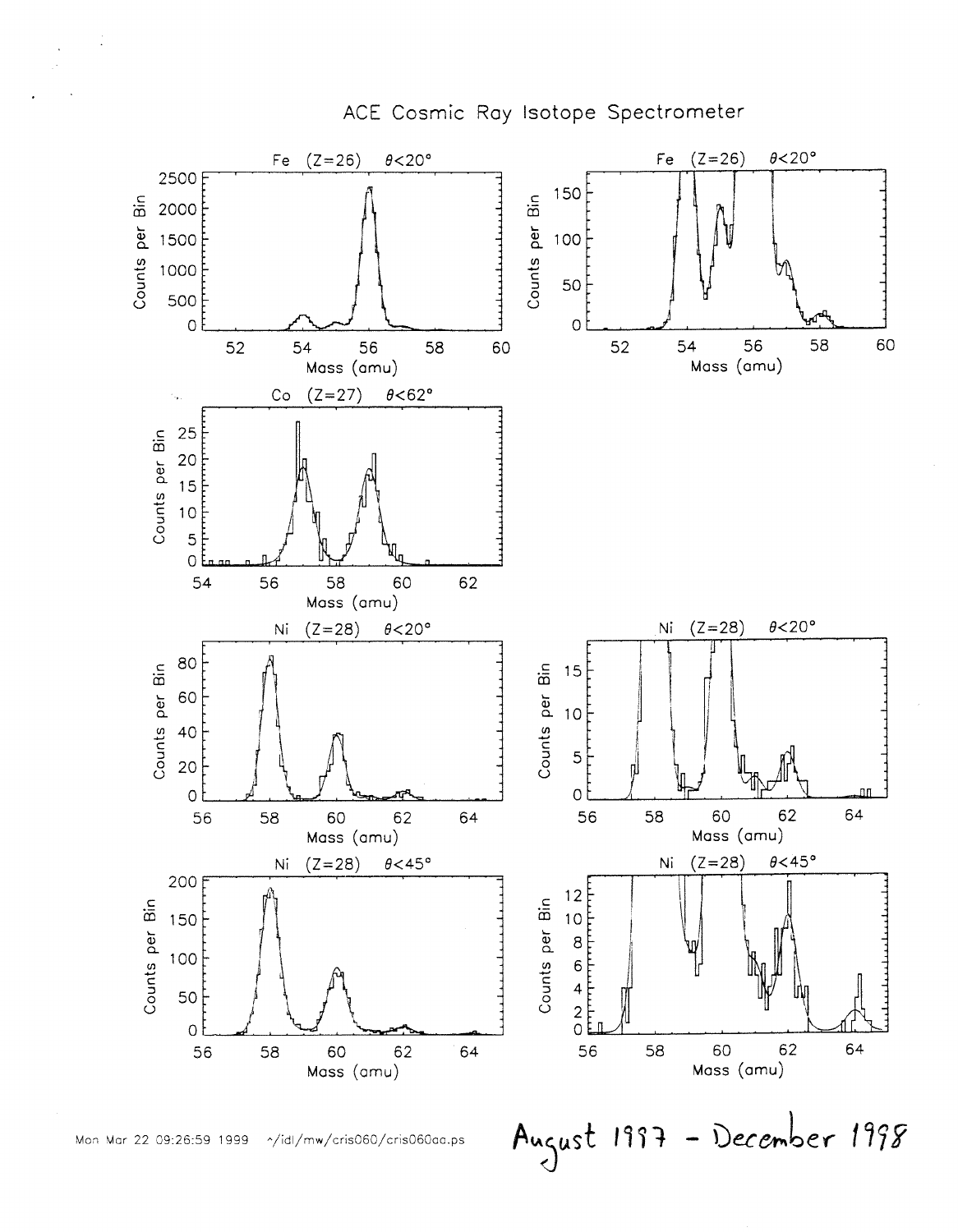

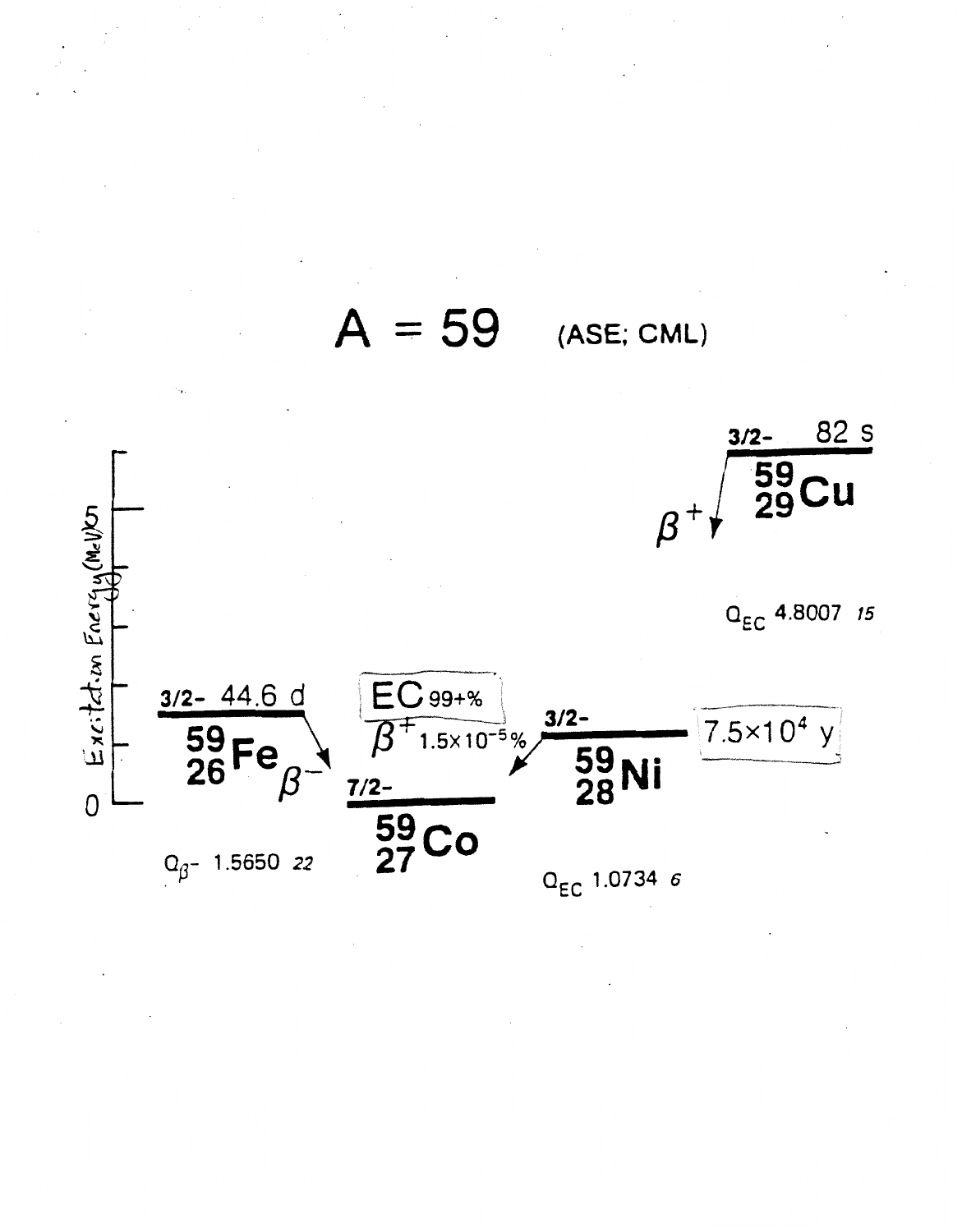

061.1.13 R.A. Mewaldt et al.<br>Ap.J. Letters (in press)<br>M.E. Wiedenbeck et al.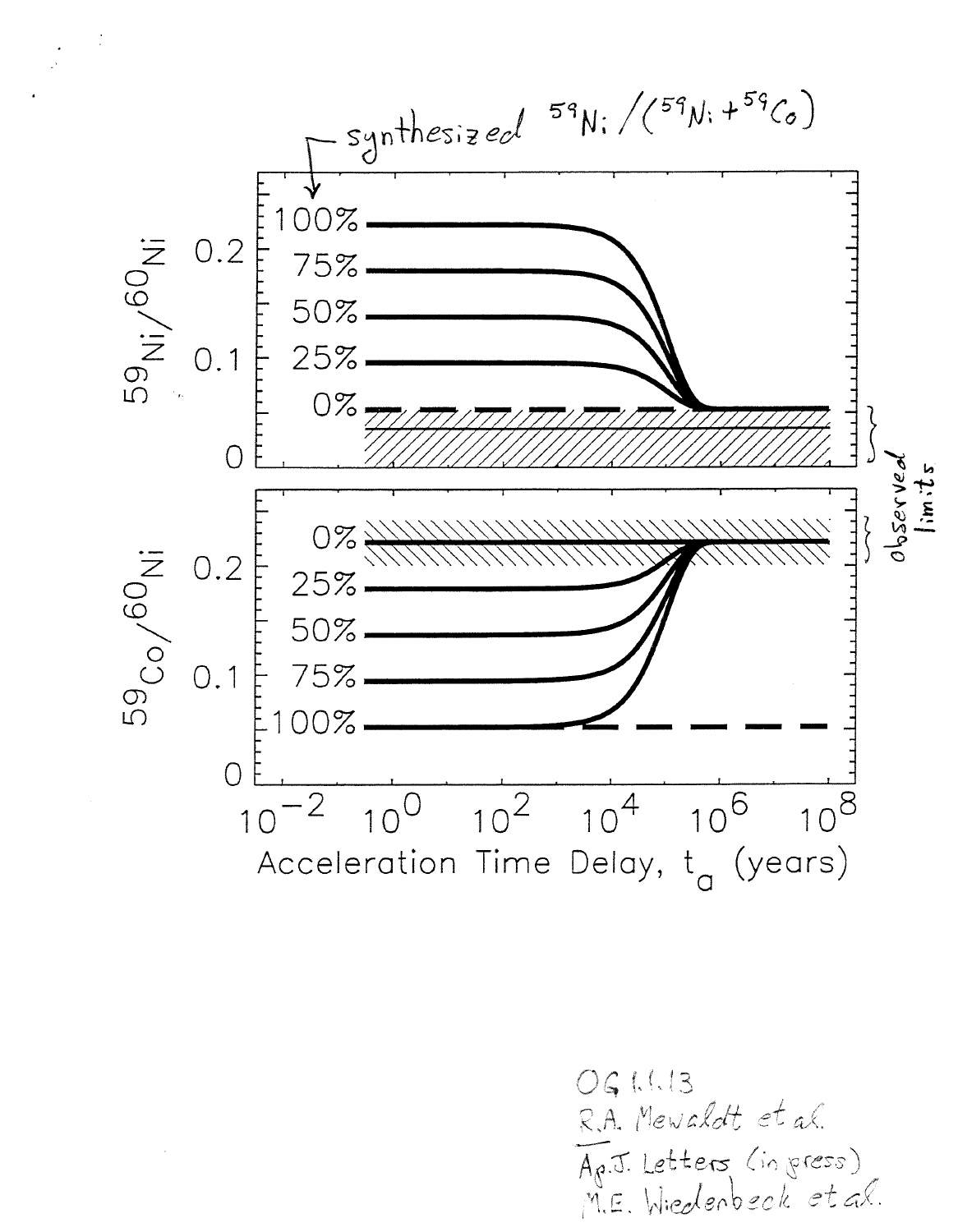<span id="page-5-0"></span>

Comparison of CRIS Measurements with Model Predictions:

- a) Type II Supernovae
- b) Type la Supernovae
- c) Wolf-Rayet Enriched ISM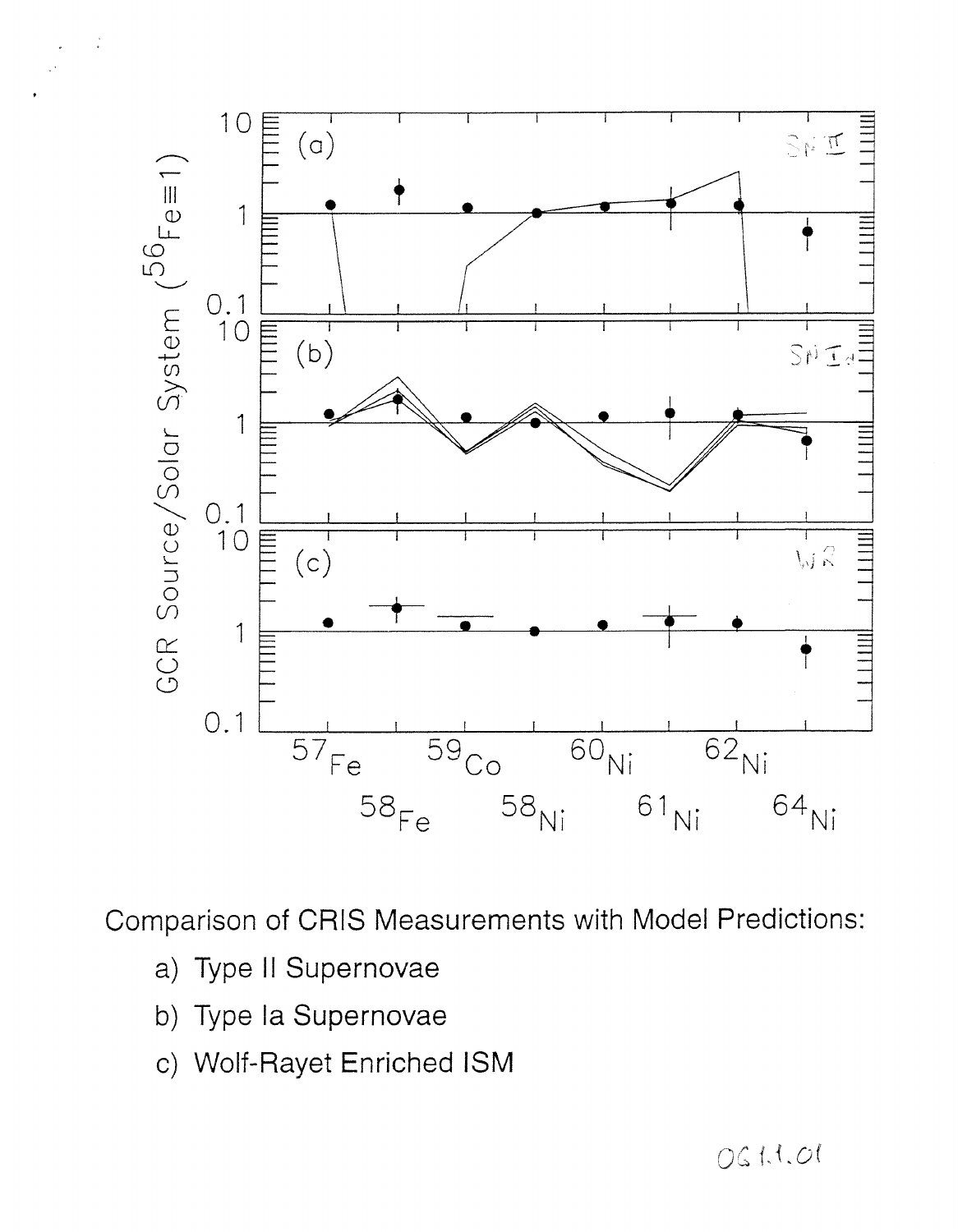# **Electron Capture Secondaries**

## **Cosmic Ray Fragmentation**

56 Fe +  ${}^{1}H \longrightarrow {}^{49}V^{+23}$ <br>fragmentation

# **Electron Attachment from the ISM**

 $^{49}\mathrm{V}^{+23}$  +  $^{1}\mathrm{H}^{0}$   $\longrightarrow$   $^{49}\mathrm{V}^{+22}$ ittichment

# attachment cross sections fall rapidly with increasing velocity

**Radioactive Decay by Electron Capture** 

$$
^{49}\mathrm{V}^{+22} \underset{e.c.}{\longrightarrow} ^{49}\mathrm{Ti}
$$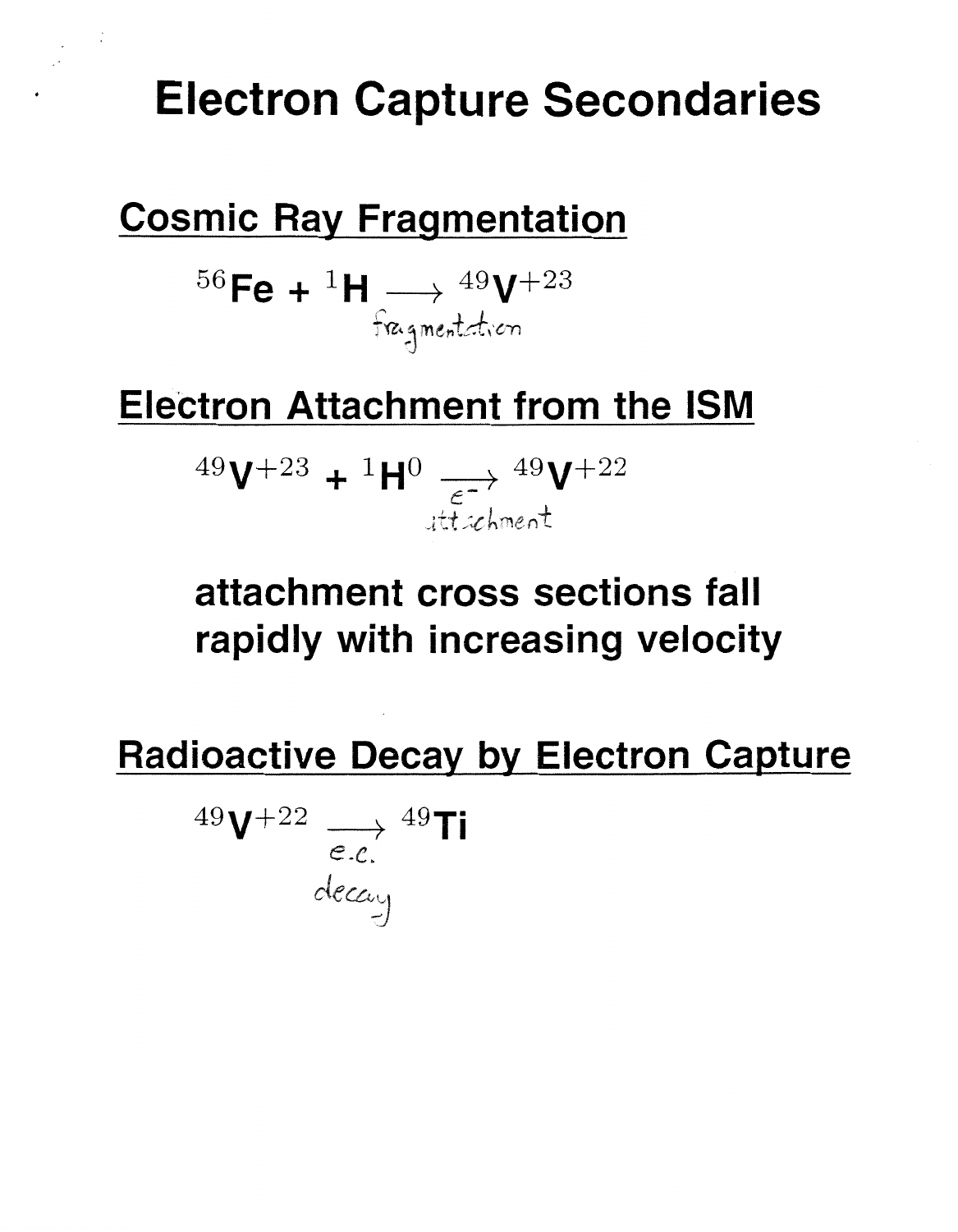Electron-capture decay is enhanced at low energy

- results illustrate electron-capture Leaky-box propagation model decay
- Model includes solar modulation, which smears energy dependence
	- Results at right: with and without decay
- decay is to lower parent/daughter The effect of electron-capture ratios at lower energies
	- Parent/stable ratios are lower
- Daughter/stable ratios are higher
- Sum of parent and daughter nuclei s constant over all energies

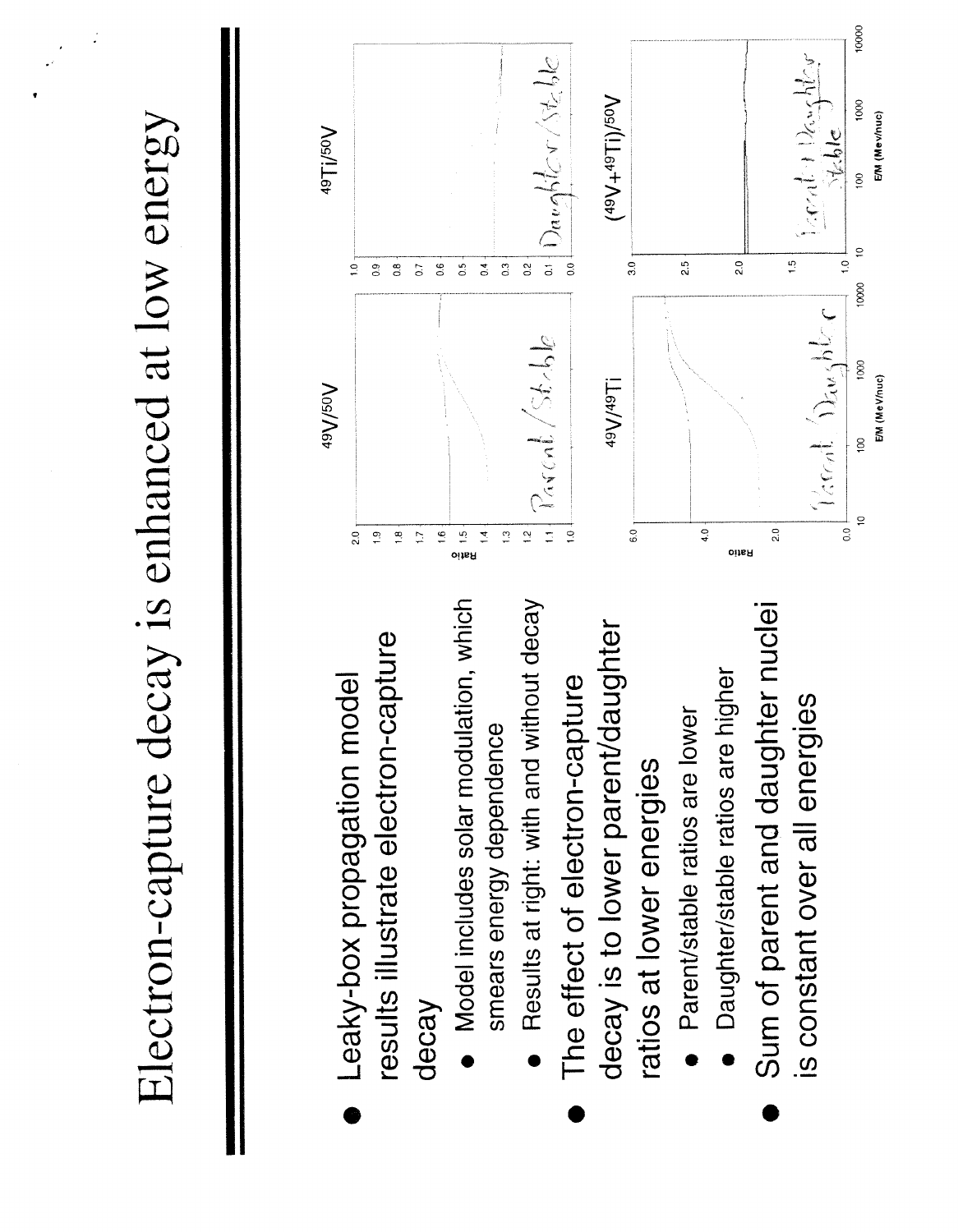$49V \rightarrow 49Ti$ 



3. Mahan Niebar et al.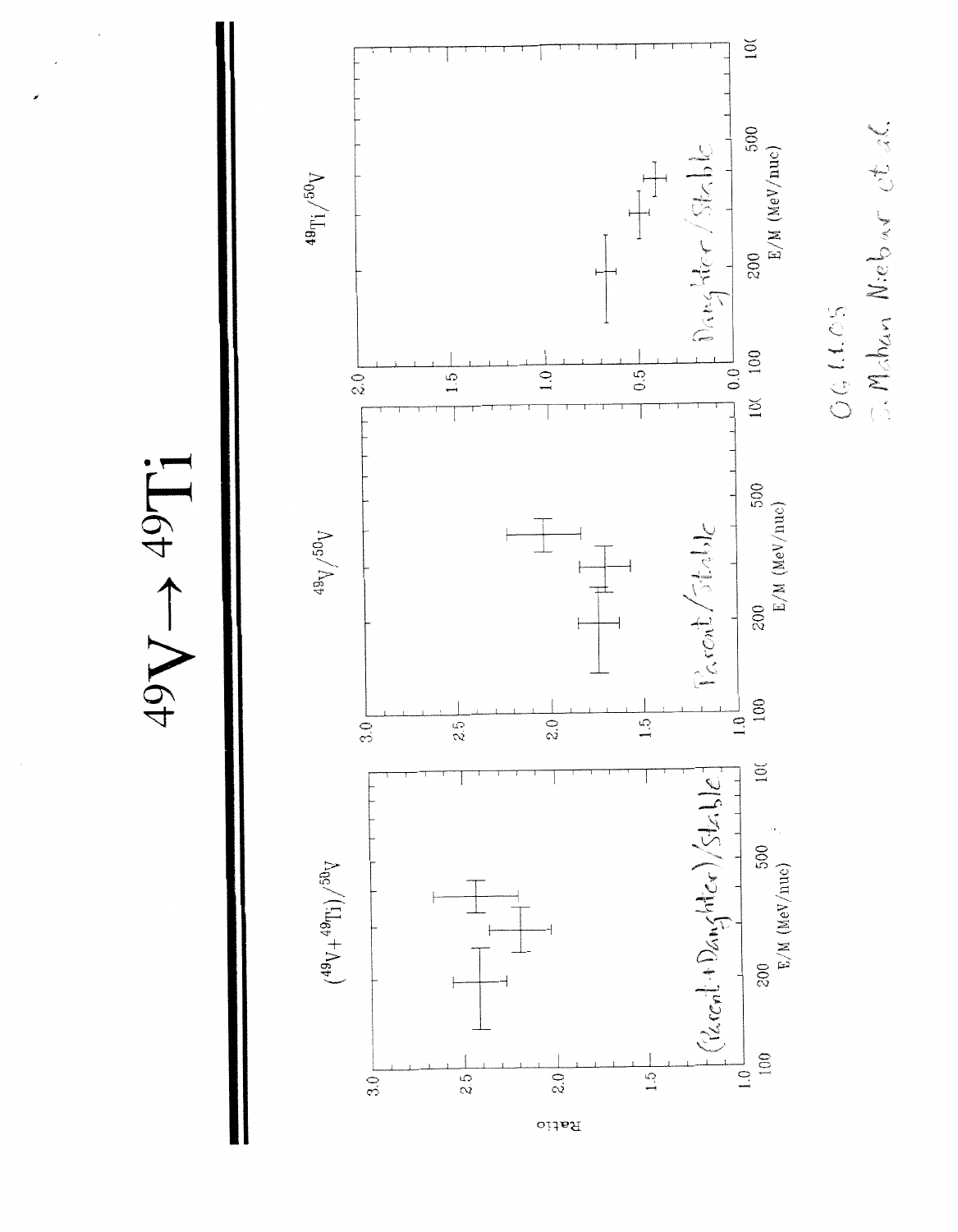

N.E. Yanasak ot al.  $1.1.8.$  Binns et al. 0611.03 041.06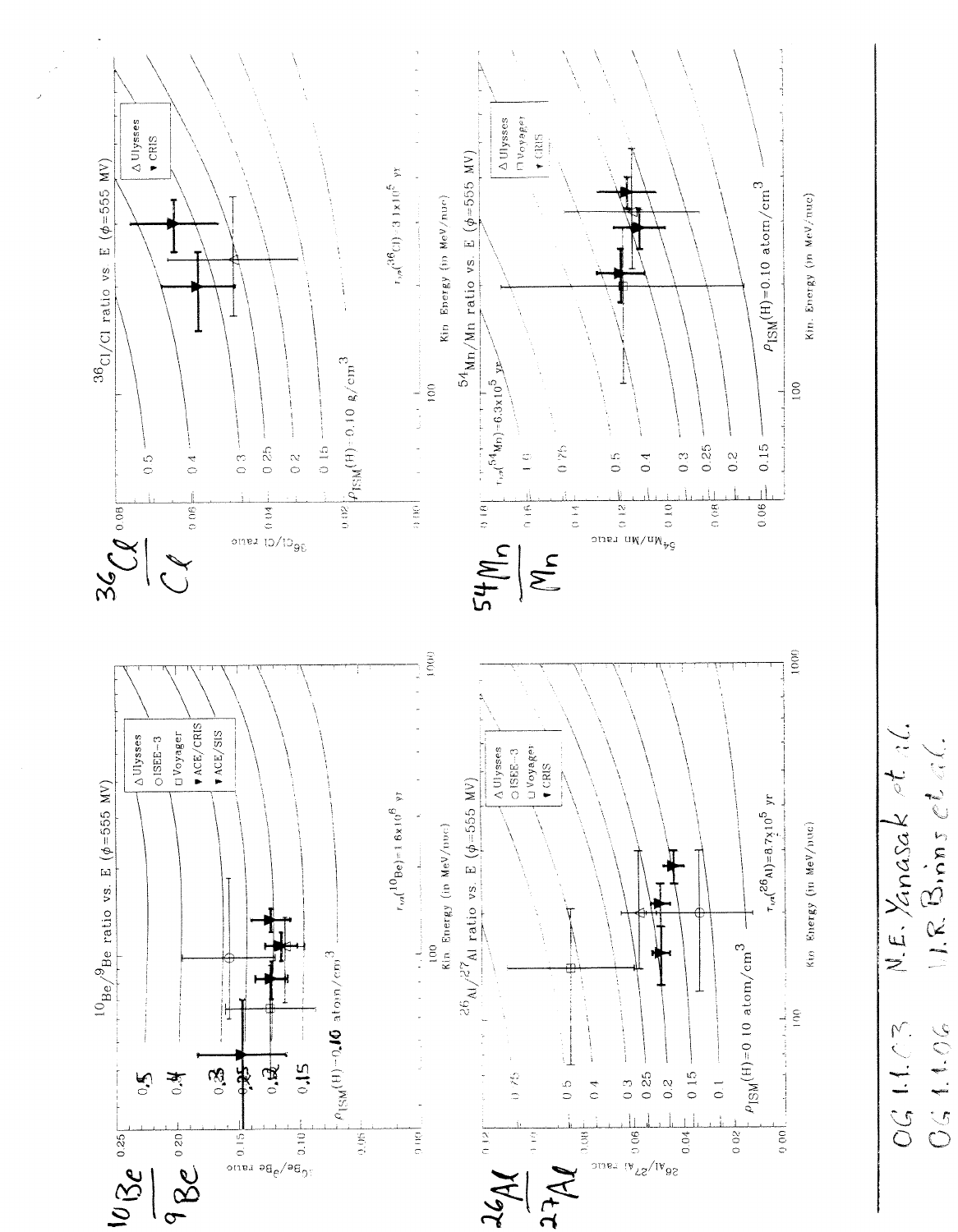

 $\overline{r}_{escape}$  = 22  $M_{yr}$  ( $^{10}Be^{26}Al^{36}Cl$ )